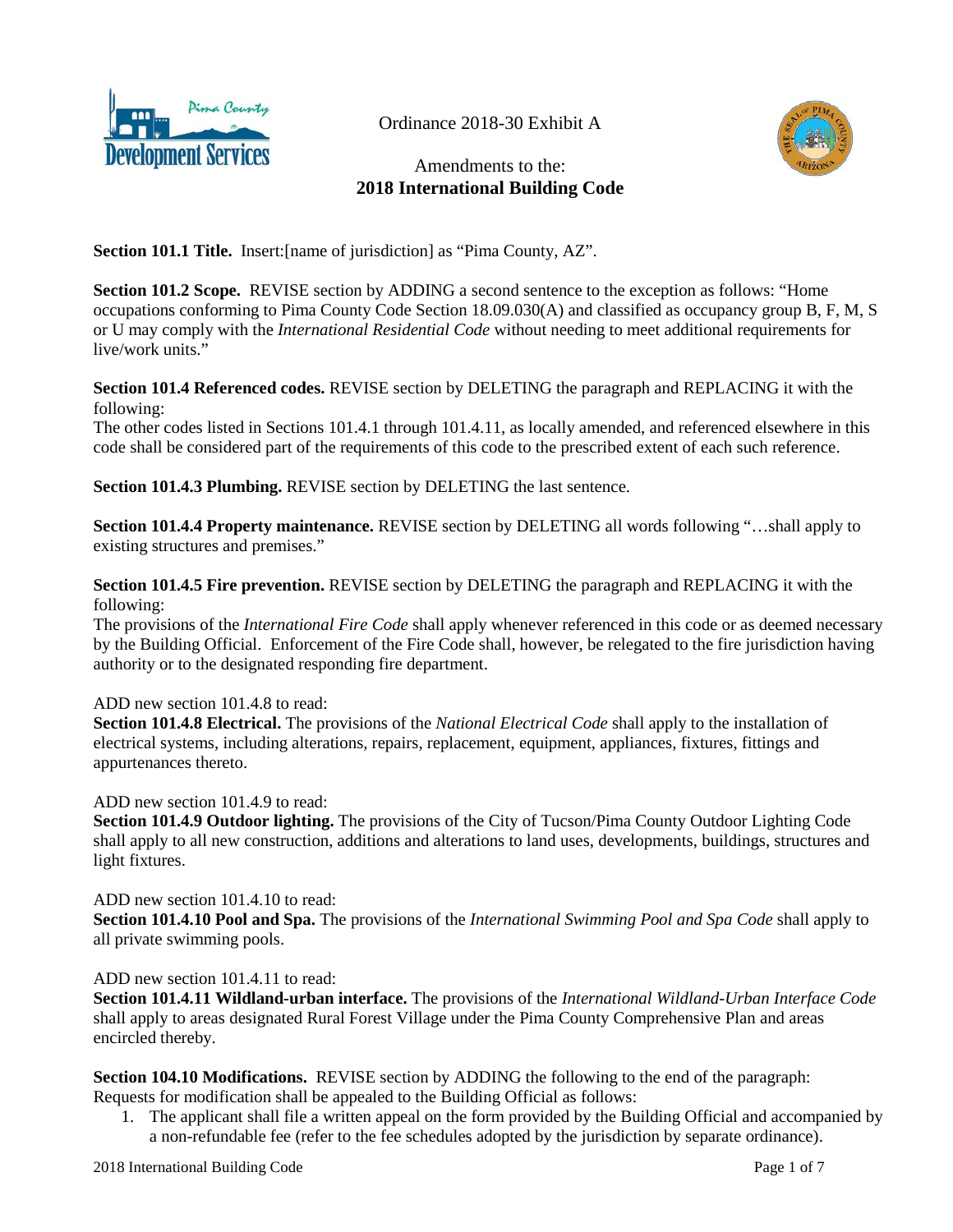- 2. Adequate information shall be provided by the applicant to fully describe the conditions in question.
- 3. The appeal will be considered by the Building Official within five (5) business days of receipt.
- 4. If an appeal is denied by the Building Official, the appellant must comply with the decision or may appeal to the Board of Appeals pursuant to Section 113 of this Code and Section 15.04.070 of the Pima County Code.

**Section 105.1 Required.** REVISE section by ADDING the following to the end of the paragraph: The provisions of this Code apply to regulated equipment and structures or improvements thereto in the unincorporated area of Pima County, east of the easterly boundary of the principal Tohono O'odham Reservation (not the San Xavier District). Buildings intended for assembly, commercial or industrial purposes shall comply with this Code, regardless of location unless exempted by State law.

Owners, builders, or authorized agents of buildings in otherwise exempted areas may, of their own volition, place themselves under the jurisdiction of this code by making application for and obtaining permits prior to construction.

**Section 105.1.1 Annual permit.** REVISE section by ADDING the following to the end of the paragraph: The applicant for the registered plant annual permit shall be an architect registered in the State of Arizona and who shall be directly responsible for compliance with this code with respect to all work, which would otherwise require a permit. This person will need to be approved by the Building Official. All new applications need to be accompanied by a complete set of plans of affected buildings with a scope of work and operations section clearly outlined. Annual registered plant permits shall not be granted for buildings or facilities not currently operating under a valid certificate of occupancy.

Fees for annual permits shall expire on December 31<sup>st</sup> of each year and will need to be renewed and approved for registered plant status to be maintained. The permit will be suspended if the registered and approved applicant becomes no longer employed by the registered plant. If this occurs, the plant will need to notify the Building Official and call for immediate inspection on any ongoing work until such time that a replacement registrant is approved by the Building Official. Annual permits may be revoked at any time by the Building Official when failing to comply with requirements.

A summary report of all work done under the registered plant registration shall be prepared by the registered architect and submitted annually to the Building Official. Work conducted under the registered plant annual permit may be reviewed and inspected by the Building Official while the work is in progress or on an annual basis.

The following work is not to be covered within the scope of the annual permit and shall require separate permitting:

- 1. Any work creating a different occupancy group for all or any portion of a building.
- 2. Any work creating a different building type for all or any portion of a building.
- 3. Any work, which adds, alters, removes or penetrates required firewalls or barriers, exit courts, exit passageways or horizontal exits.
- 4. Any work which modifies load-bearing structures.

**Section 105.2 Work exempt from permit (Building).** REVISE item number 1 by DELETING "120 square feet  $(11m<sup>2</sup>)$ " and RPLACING it with "200 square feet  $(18.58m<sup>2</sup>)$ ."

REVISE item number 5 by ADDING a second sentence to read: "Water tanks no greater than 1000 gallons, directly supported on grade, regardless of aspect ratio."

REVISE item number 6 by DELETING the fragment "Sidewalks and driveways…" and REPLACING it with "Decks and non-structural flatwork…"

REVISE item number 9 by DELETING the phrase fragment "24 inches (610 mm)" and REPLACING it with "18 inches".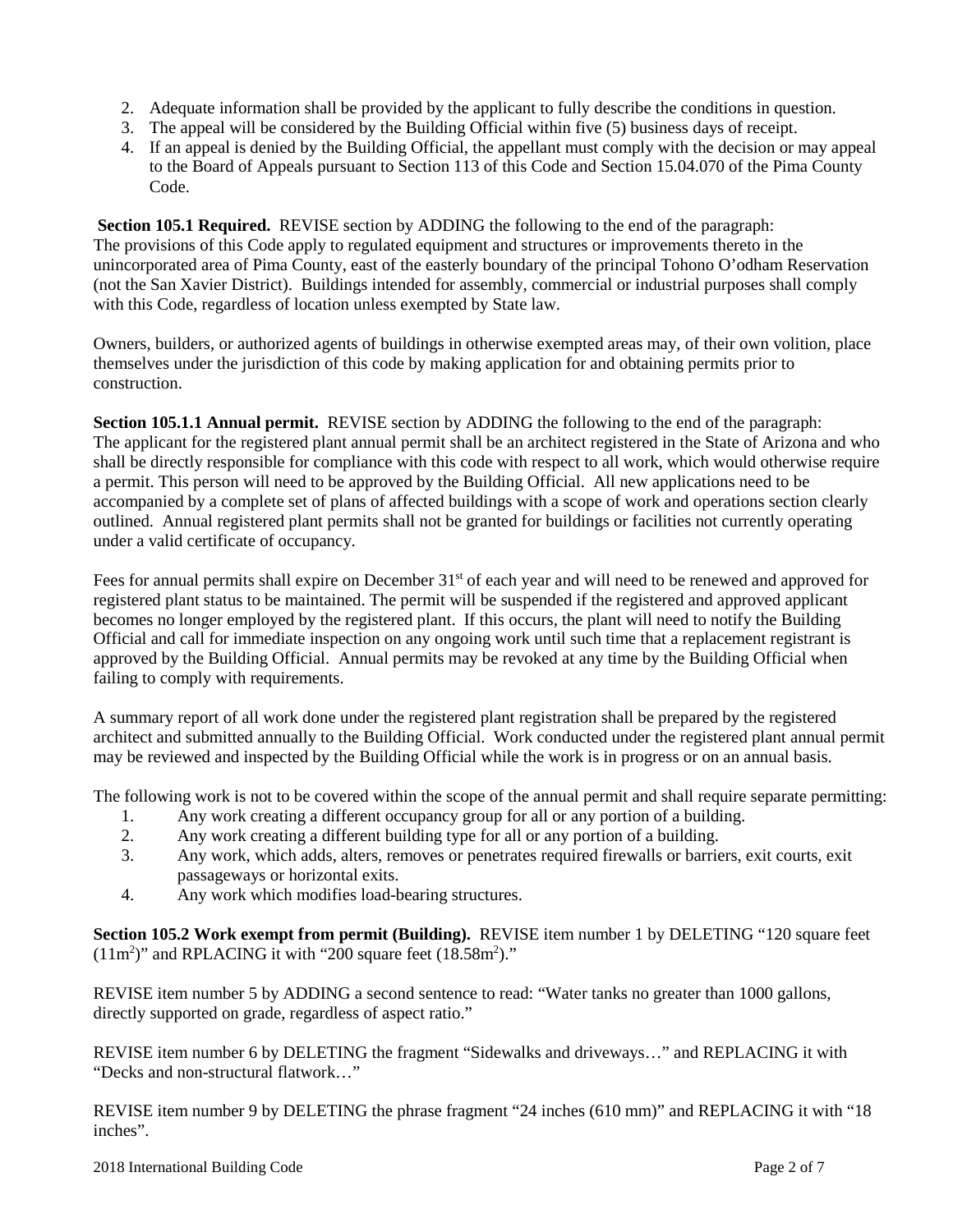REVISE the Building section by ADDING new items number 14 to 19 as follows:

- 14. Any work accomplished under the auspices of and owned and controlled by the United States of America or the State of Arizona.
- 15. Amusement devices or structures located on a site for no more than 30 calendar days.
- 16. Devices used in manufacturing, processing, or fabricating normally considered as involved in industrial plants.
- 17. Tents or membrane structures provided the area does not exceed 400 square feet or 700 square feet if a minimum of two sides are open.
- 18. Re-roofing of existing buildings with similar materials regardless of value.
- 19. Detached ramadas/gazebos not greater than 200 square feet and not containing any electrical, mechanical, plumbing or stairs.

**Section 105.2 Work exempt from permit (Electrical).** REVISE the Electrical section by ADDING a new fourth paragraph section to read:

#### **Other items:**

- 1. Power for amusement devices and carnival rides in place on a site for less than 30 calendar days and not connected to a utility company's facilities.
- 2. Repair or replacement of fixed motors and transformers of the same type and rating in the same location.
- 3. Repair or replacement of current-carrying parts of any switch, contactor, control device, or overcurrent device of the required capacity in the same location.
- 4. Electrical wiring, devices, appliances, apparatus or equipment operating at less than 25 volts and not capable of supplying more than 50 volt-amps of energy.
- 5. Devices used in manufacturing, processing or fabricating.

**Section 105.2 Work exempt from permit (Mechanical).** REVISE the Mechanical section by ADDING new item number 8 as follows:

8. Replacement of evaporative coolers with like coolers.

**Section 105.2 Work exempt from permit (Agricultural).** REVISE section by ADDING new paragraphs following the Plumbing section as follows:

#### **Agricultural Buildings**:

Agricultural buildings are exempt from Building Codes permitting requirements per A.R.S. § 11-865(A)(1). This section does not, however, exempt Agricultural buildings from permitting requirements for site outdoor lighting per ARS § 11-251(35).

Agricultural buildings containing separated uses, as defined by the Building Code, where the construction incidental to agriculture only occupies a portion of a mixed-use building, shall be provided with an exemption only for those construction portions incidental to agriculture. Those construction portions not incidental to agriculture shall not only require Building Codes permitting, but may require a rated occupancy separation from the exempt portion per the Building Code as follows:

Agricultural buildings are structures incidental to "Farming, dairy, agriculture, viticulture, horticulture, stock or poultry raising" [A.R.S. § 11-865(A)(1)]. This includes structures for the storage of equipment and materials incidental to the operation of agriculture such as tractors, combine harvesters and feed for the exclusive use of dairy or production animals. The definition, however, does not include any exemption for general animal care and housing facilities such as kennels, aviaries and riding stables. This means that buildings of an agricultural character (i.e.: pole barns or silos), are not eligible for agricultural buildings status if their use does not qualify for the exemption. The test for whether a building is an agricultural building depends on the use to which the building is put. The question is not determined by the physical similarity of the use of the building to uses done by farmers in other situations. The test is whether the particular building, or portion of a building, is used as part of, or incidental to, an agricultural function or whether it is used as part of an independent activity. Furthermore, to qualify for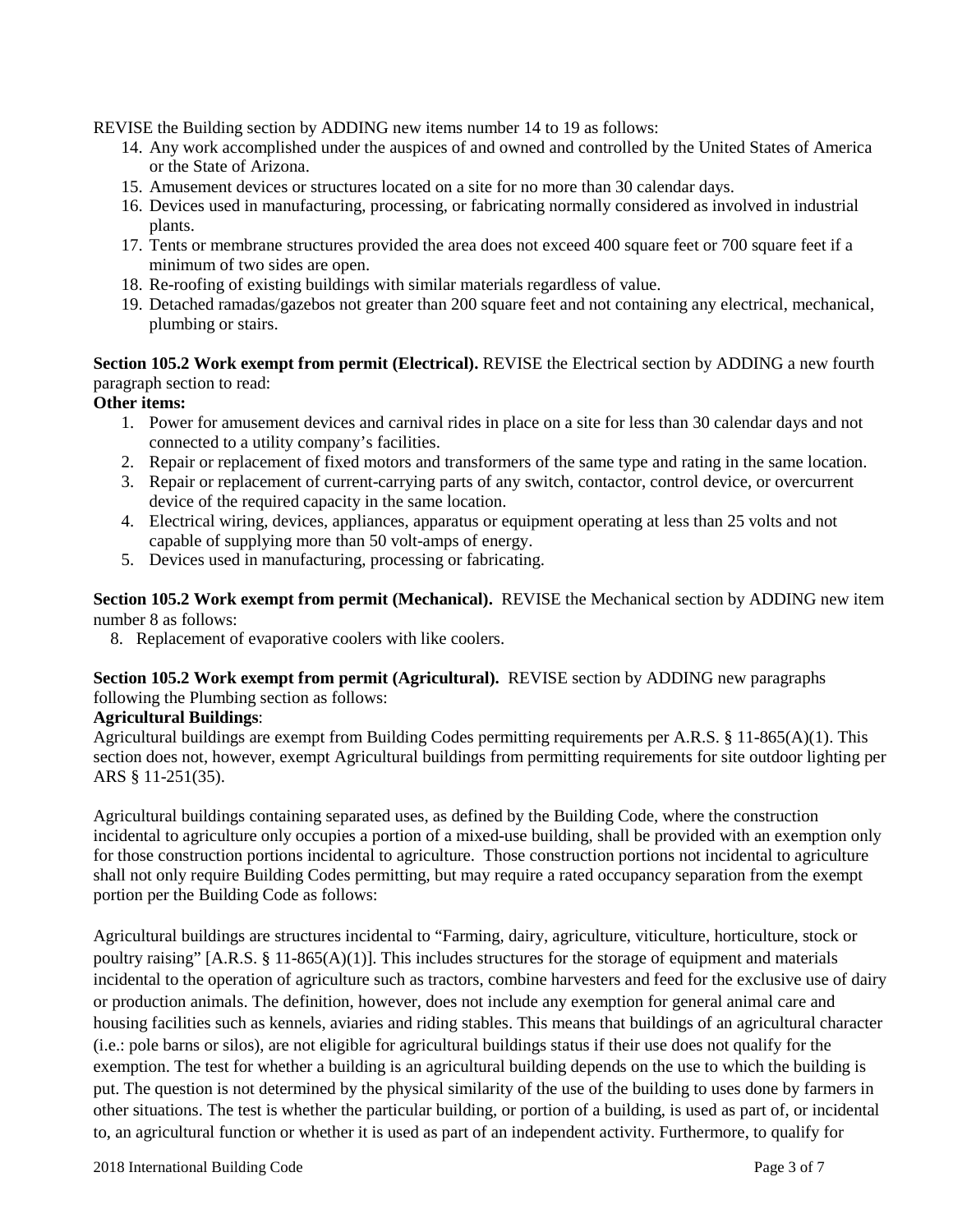exempt status, agricultural buildings need to be located on agricultural real property as defined by A.R.S. §42- 12151. In addition, agricultural real property classification will require that "the primary use of the property is as agricultural land…" along with the other caveats listed in A.R.S. §42-12152.

**Section 105.3 Application for Permit.** REVISE section by DELETING items 5 and 6.

**Section 105.3.2 Time limitation of application.** REVISE section by DELETING the phrase fragments "180 days" and "90 days" and respectively REPLACING these with "365 days" and "180 days".

**Section 105.5 Expiration.** REVISE section by DELETING all occurrences of the phrase fragment "180 days" and REPLACING them with "365 days"; ADDING a sentence after the first sentence to read: "Such time periods shall be evidenced by a recorded inspection approval demonstrating progress"; DELETING the last sentence and REPLACING with the following: The extension shall be requested in writing, prior to permit expiration and with justifiable cause demonstrated. Permit reinstatements and associated fees shall conform to the procedure on file with the Building Official.

**Section 107.3.2 Previous approvals.** REVISE section by DELETING the phrase fragment "180 days" and REPLACING it with "365 days" and ADDING new text at the end of the last sentence to read: "…as evidenced by a recorded inspection demonstrating progress."

**Section 109.3 Building permit valuations.** DELETE this section in its entirety.

#### ADD new section 109.3 to read:

**Section 109.3 Model plans.** When two or more buildings, structures, or systems of regulated equipment are built without substantial modifications, as defined by the Building Official, an applicant may apply for a model plan permit. This permit shall be charged plan review fees with additional fees for each exterior design elevation. The number and type of accepted revisions/options per model plan shall be as determined by the Building Official.

A model plan approved by a jurisdiction having an Intergovernmental Agreement with Pima County may be accepted for approval by the Building Official and assessed an administrative fee of twenty-five percent (25%) of the building plan review fee.

**Section 109.4 Work commencing before permit issuance.** REVISE section by ADDING a new sentence at the end of the paragraph to read:

The additional fee shall be at least equal to the required building permit fee.

**111.2 Certificate issued.** REVISE section by ADDING a new sentence at the end of the section to read: **Exception**: Approved final inspections for group "U" occupancy structures shall constitute the certificate of occupancy.

#### ADD new section 111.3.1 to read:

**111.3.1 Occupancy bonds required.** Written assurance of compliance with this code, with the condition of temporary occupancy granted by the Building Official, and with the temporary occupancy time limit shall consist of a cash deposit or a performance bond in the penal sum of one thousand dollars (\$1,000.00) or the amount equal to one percent (1%) of the value, whichever is greater but not to exceed ten thousand dollars (\$10,000.00), payable to the jurisdiction and executed by a surety company qualified to execute surety bonds in the State. Each bond shall be joint and several and conditioned that the principal in the bond will faithfully conform to this code for which the temporary occupancy authorization is to be issued. The principal and surety named in such bond shall be jointly and severally bound unto the jurisdiction, and to any and every other person aggrieved or damaged by any breach of the condition of the bond. The bond shall not be void upon any recovery or recoveries totaling less than the whole penalty but may be used and recovered upon from time to time until the whole penalty is exhausted. The term of the obligation of such bond shall be for a period that the authorization is outstanding and may be held for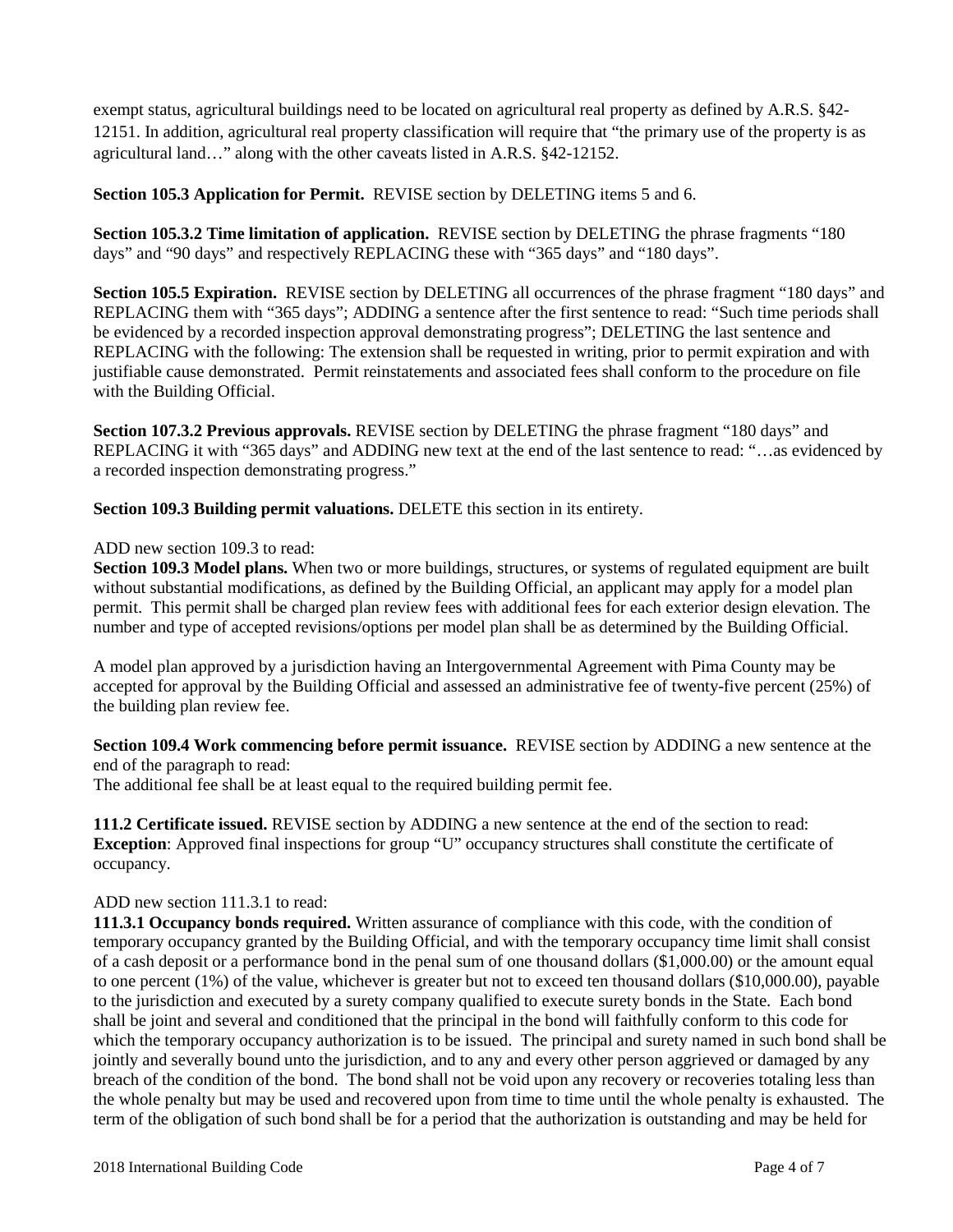thirty days thereafter when required by the Building Official, except that if at the expiration of said thirty days, the jurisdiction has reason to believe that there is an action or claim impending or that there is a legal action pending which relates to the bond, the jurisdiction shall retain the bond until final disposition of such matter or matters.

**Exception**: Owner built/owner occupied single family dwellings.

#### ADD new section 112.1.1 to read:

**112.1.1 Service conductors.** All service conductors, power and communication, shall be installed underground for all new construction. The requirement for underground conductors may be waived by the Building Official where:

- 1. Existing buildings on the block are served with overhead conductors or where a lot to be constructed upon is one of three or fewer abutting vacant lots making up less than 40 percent of the total acreage of the block (not including street or right-of-way) or where a vacant area is less than 60,000 square feet.
- 2. The installation, when compared to the use of overhead conductors, would create a hazard or not be feasible. A feasibility study will be required at the time the request for waiver is made.

#### ADD new section 112.2.1 to read:

**112.2.1 Temporary service bonds required.** Written assurance of compliance with this code and temporary connection time limit shall consist of a cash deposit or a performance bond in the penal sum of one thousand dollars (\$1,000.00) or the amount equal to one percent (1%) of the value, whichever is greater but not to exceed ten thousand dollars (\$10,000.00), payable to the jurisdiction and executed by a surety company qualified to execute surety bonds in the State. Each bond shall be joint and several and conditioned that the principal in the bond will faithfully conform to this code for which the temporary connection authorization is to be issued. The principal and surety named in such bond shall be jointly and severally bound unto the jurisdiction, and to any and every other person aggrieved or damaged by any breach of the condition of the bond. The bond shall not be void upon any recovery or recoveries totaling less than the whole penalty but may be used and recovered upon from time to time until the whole penalty is exhausted. The term of the obligation of such bond shall be for a period that the authorization is outstanding and may be held for thirty days thereafter when required by the Building Official, except that if at the expiration of said thirty days, the jurisdiction has reason to believe that there is an action or claim impending or that there is a legal action pending which relates to the bond, the jurisdiction shall retain the bond until final disposition of such matter or matters.

**Exception**: Owner built/owner occupied single family dwellings.

## ADD new section 112.2.2 to read:

**112.2.2 Construction power.** Construction power is a privilege granted under the jurisdiction for convenience during construction. Construction power may be from either temporary power poles or through the permanent power panel. Each 120 Volt circuit used for construction power shall be GFCI protected. Construction power may be revoked at anytime upon cause by the Building Official.

**Section 202 Definitions: Swimming Pool.** REVISE section by DELETING the fragment "24 inches (610 mm)" and REPLACING it with "18 inches".

**Section 1609.1.1 Determination of wind loads.** REVISE section by ADDING the following after the last paragraph:

Per the Basic Wind Speed Figures, use the following:

- Risk Category  $I 100$  mph.
- Risk Category  $II 105$  mph.
- Risk Category III 110 mph.
- Risk Category IV 115 mph.

#### ADD new section 1609.5.1.1 to read:

**Section 1609.5.1.1 Uplift resistance to minimize microburst effects.** In addition to requirements in ASCE 7, minimum uplift resistance shall be determined by either method 1 or 2 below:

#### **1. Design-based wind uplift criteria**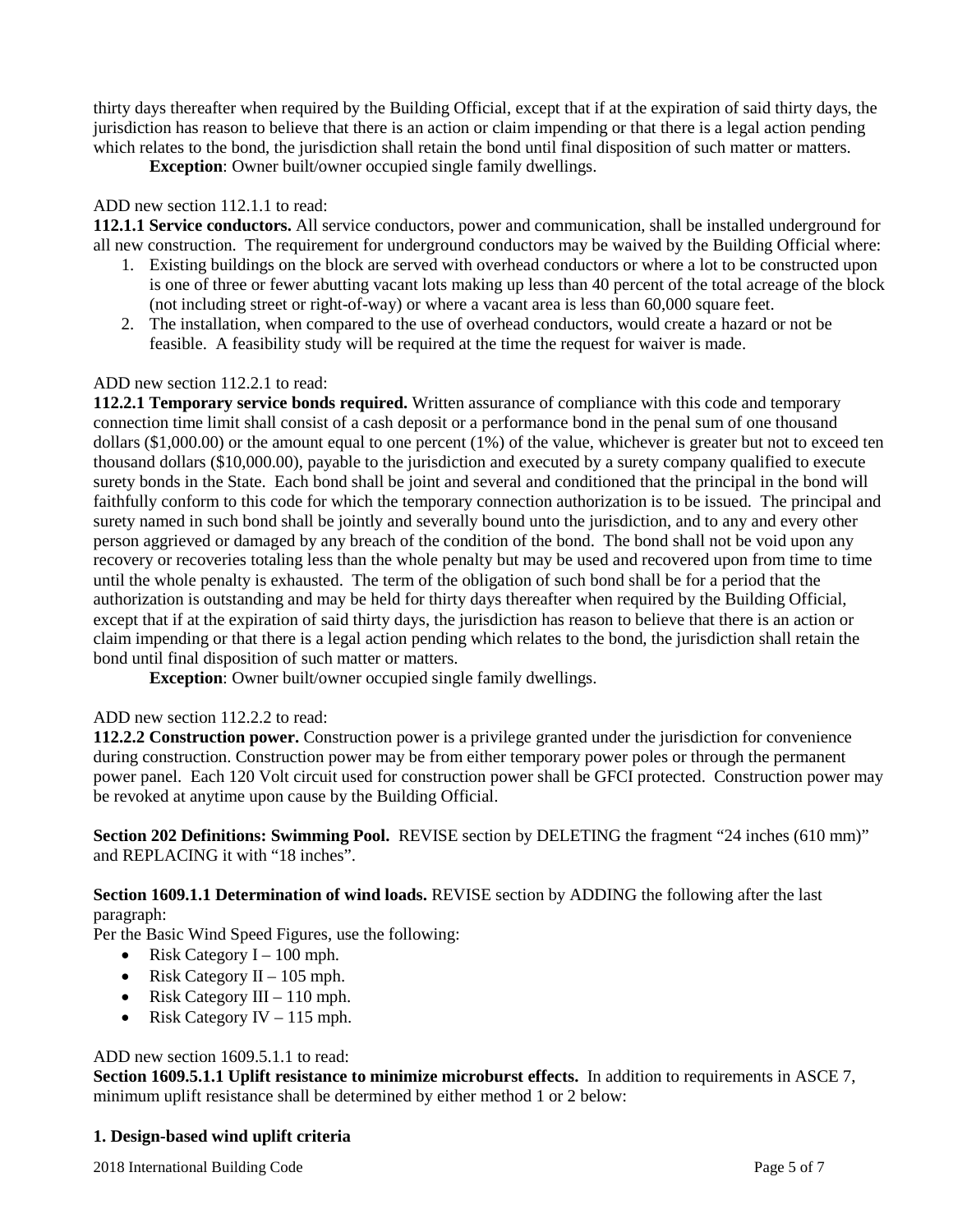Wind uplift requirements shall be determined by using the design wind value of 110 mph within Table 2308.7.5 for the continuous load path transmitting the uplift forces from the rafter or truss ties to the foundation.

#### **2. Prescriptive-based wind uplift criteria**

(Please note that the requirements of this section are in addition to those required for the structural connection of wood members).

#### **2.1. Conventionally-framed wood or cold-formed steel structures**

All bearing wall vertical connections shall be clipped with either approved structural sheathing or approved clips to provide a continuous load path from the joist or truss through the ledger or top plate to the bottom wall plate. Where clips are used, they shall be minimum Simpson H2.5 (A34 at ledger), or equivalent load capacity, of configuration to match connection and spaced at intervals not to exceed 24". At openings, lower cripple studs do not require clipping but king/trimmer studs require double clips at bottom and upper cripples require both full clipping to header as well as header to king stud. All platform framing requires either strapping listed for the purpose or continuous sheathing over rim joist from stud to stud vertically at each floor level. All non-bearing exterior walls shall be clipped as above except that the spacing may be extended not to exceed every other stud.

#### **2.2. Masonry or concrete structures**

If lateral design requires larger anchors or more conservative spacing, these may be used in lieu of those called out in this section.

#### **2.2.1. Roof bearing on wall top plate**

Top plates shall be secured to masonry or concrete walls with minimum 0.5" anchor bolts embedded minimum 7" and spaced at intervals not to exceed 48". Each joist or truss shall be clipped to plate at bearing with minimum Simpson H2.5 or equivalent load capacity and of configuration to match connection. Gable end joists or trusses shall also be clipped at intervals not to exceed 48".

#### **2.2.2. Roof bearing on wall ledger**

Joists or trusses bearing on a wall ledger shall be secured to masonry or concrete walls with minimum Simpson PAI23 purlin anchors or equal with equivalent load capacity listed for the application and embedded into wall per listing at intervals not to exceed 48". Nonbearing roof diaphragm edges shall have the outermost joist or truss likewise anchored to the wall through blocking.

#### **2.3. Structural steel structures**

Structural steel buildings shall have roof members attached by either welds, bolts, screws or other similarly approved connections at intervals not to exceed 48". Ledger designs shall connect to roof trusses with strapping listed for the purpose at intervals not to exceed 48" on all diaphragm sides. If lateral design requires larger anchors or more conservative spacing, these may be used in lieu of those called out in this section.

#### ADD new Section 1610.1.1 to read:

**Section 1610.1.1 Presumptive active pressure:** For typical unsaturated soils in Pima County, a presumptive active lateral pressure of 35 psf per foot of depth may be used without a geotechnical report for walls not exceeding 7 feet in height. Level backfill is assumed with this active pressure. Surcharges shall be applied as necessary.

**Section 1612.3 Establishment of flood hazard areas.** Insert:[name of jurisdiction] as "The Flood Insurance Study for the Unincorporated Areas of Pima County, Arizona"; and insert:[date of issuance] as "February 15, 1983."

**Section 1705.4 Masonry construction.** REVISE section by ADDING a new exception 4 as follows: